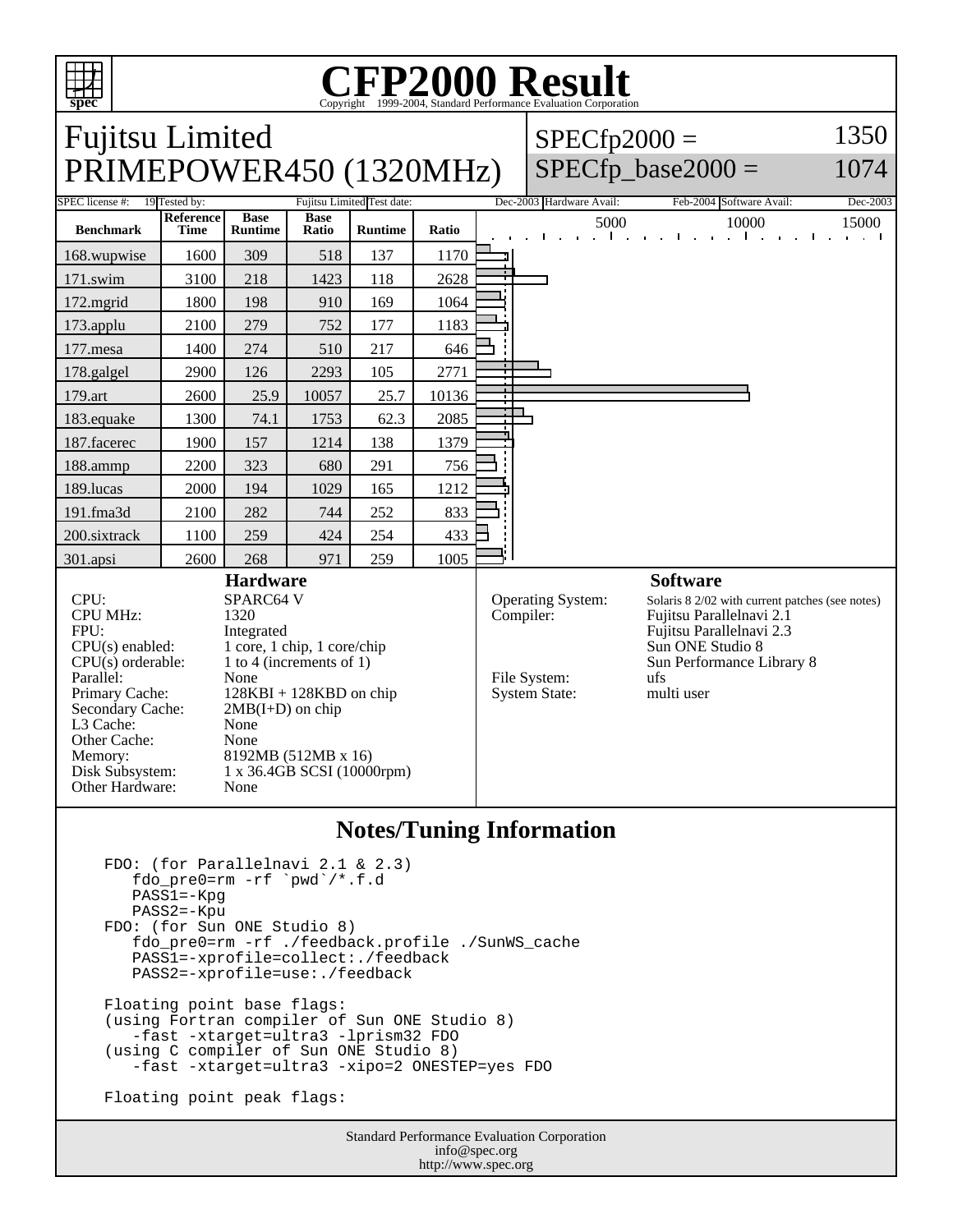| FP2000 Result<br>ht ©1999-2004. Standard Performance Evaluation Corporation<br>spec |                                                                                                                                                                                                                                                 |                                                                                                                                                                                                                                                                                                                              |                          |                          |          |
|-------------------------------------------------------------------------------------|-------------------------------------------------------------------------------------------------------------------------------------------------------------------------------------------------------------------------------------------------|------------------------------------------------------------------------------------------------------------------------------------------------------------------------------------------------------------------------------------------------------------------------------------------------------------------------------|--------------------------|--------------------------|----------|
|                                                                                     | <b>Fujitsu Limited</b>                                                                                                                                                                                                                          |                                                                                                                                                                                                                                                                                                                              | $SPECfp2000 =$           |                          | 1350     |
|                                                                                     |                                                                                                                                                                                                                                                 | PRIMEPOWER450 (1320MHz)                                                                                                                                                                                                                                                                                                      |                          | $SPECfp\_base2000 =$     | 1074     |
| SPEC license #:                                                                     | 19 Tested by:                                                                                                                                                                                                                                   | Fujitsu Limited Test date:                                                                                                                                                                                                                                                                                                   | Dec-2003 Hardware Avail: | Feb-2004 Software Avail: | Dec-2003 |
|                                                                                     | 189.lucas:<br>191.fma3d:                                                                                                                                                                                                                        | <b>Notes/Tuning Information (Continued)</b><br>(using Fortran compiler of Parallelnavi 2.1)<br>-fs -Kfast_GP2=2, largepage, GREG_SYSTEM -05<br>-Kpreex, prefetch_infer, prefetch_line=6, preschedule_length=70 FDO<br>-fs -Kfast_GP2=2, largepage, GREG_SYSTEM -Am<br>-x dir=./ -x55 -Kpreex, prefetch_infer, prefetch=4 FDO |                          |                          |          |
|                                                                                     | 168.wupwise:                                                                                                                                                                                                                                    | (using Fortran compiler of Parallelnavi 2.3)<br>-fs -Kfast_GP2=2, largepage -05<br>-x dir=./ -Kpreex, prefetch_infer, preschedule_length=17 FDO                                                                                                                                                                              |                          |                          |          |
|                                                                                     | 172.mgrid:<br>-fs -Kfast_GP2=2, largepage, GREG_SYSTEM<br>-Kpreex, prefetch_line=6, commonpad=144, alignc=64 FDO                                                                                                                                |                                                                                                                                                                                                                                                                                                                              |                          |                          |          |
|                                                                                     | $171$ .swim:                                                                                                                                                                                                                                    | (using Fortran compiler of Sun ONE Studio 8)<br>-fast -xarch=v8plusb -xchip=ultra3cu -xcache=128/64/2:2048/64/4<br>-xpad=common:1660 -xprefetch=latx:2.6<br>-Qoption cg -Qiselect-funcalign=64<br>-Qoption iropt -Ainline: cs=700, Atile: skewp: b10 -lprism32                                                               |                          |                          |          |
|                                                                                     | 173.applu:                                                                                                                                                                                                                                      | -fast -xarch=v8plusb -xchip=ultra3cu -xcache=128/64/2:2048/64/4<br>-xarch=v8plus -xipo=2 -xprefetch=latx:0.8<br>-Qoption cg -Qiselect-funcalign=64<br>-Qoption iropt -Aujam:inner=g ONESTEP=yes FDO                                                                                                                          |                          |                          |          |
|                                                                                     | 178.galgel:                                                                                                                                                                                                                                     | -fast -xarch=v8plusb -xchip=ultra3cu -xcache=128/64/2:2048/64/4<br>-xarch=v8plusa -xchip=ultra2e -xipo=2 -xprefetch=latx:0.8<br>-Qoption cg -Qiselect-funcalign=64<br>-Qoption iropt -Addint:sf=9 -lprism32 -xlic_lib=sunperf                                                                                                |                          |                          |          |
|                                                                                     | RM_SOURCES=lapak.f90 ONESTEP=yes FDO<br>187.facerec:<br>-fast -xarch=v8plusb -xchip=ultra3cu -xcache=128/64/2:2048/64/4<br>-xarch=v8plus -xprefetch_level=1 -xprefetch=latx:1.6<br>-Qoption cg -Qiselect-funcalign=64 -lprism32 ONESTEP=yes FDO |                                                                                                                                                                                                                                                                                                                              |                          |                          |          |
|                                                                                     | $200.\text{sixtrack:}$                                                                                                                                                                                                                          | -fast -xarch=v8plusb -xchip=ultra3cu -xcache=128/64/2:2048/64/4<br>-xipo=2 -lprism32 ONESTEP=yes FDO                                                                                                                                                                                                                         |                          |                          |          |
|                                                                                     | $301.\napsi:$                                                                                                                                                                                                                                   | -fast -xarch=v8plusb -xchip=ultra3cu -xcache=128/64/2:2048/64/4<br>-xarch=v8plus -xchip=ultra2 -xipo=2 -xprefetch=latx:2.4<br>-lprism32 ONESTEP=yes FDO                                                                                                                                                                      |                          |                          |          |
|                                                                                     | $177.\text{mesa}:$                                                                                                                                                                                                                              | (using C compiler of Sun ONE Studio 8)<br>-fast -xarch=v8plusb -xchip=ultra3cu -xcache=128/64/2:2048/64/4<br>-xchip=ultra2 -xalias_level=strong -xipo=2<br>-xrestrict -Wc,-Qgsched-T4,-Qgsched-trace_late=1,<br>-Qiselect-funcalign=64,-Qms_pipe+unoovf ONESTEP=yes FDO                                                      |                          |                          |          |
|                                                                                     | $179.\art:$                                                                                                                                                                                                                                     | -fast -xarch=v8plusb -xchip=ultra3cu -xcache=128/64/2:2048/64/4<br>-xarch=v8plusa -xalias_level=std -xipo=2 -xprefetch=latx:2.4<br>-Wc,-Qiselect-funcalign=64 ONESTEP=yes FDO                                                                                                                                                |                          |                          |          |
|                                                                                     | 183.equake:                                                                                                                                                                                                                                     | $-fast -xarch=v8plusb -xchip=ultra3cu -xcache=128/64/2:2048/64/4$<br>-xarch=v8plus -xalias_level=strong -xdepend -xprefetch=latx:1.2<br>-W2,-Amemopt:arrayloc,-whole -Wc,-Qiselect-funcalign=64,<br>-Qms_pipe-pref,-Qlp=1-av=512-t=6-fa=1-fl=1 -lprism32 -lmopt -lm<br>ONESTEP=yes FDO                                       |                          |                          |          |
|                                                                                     | 188.ammp:                                                                                                                                                                                                                                       | -fast -xarch=v8plusb -xchip=ultra3cu -xcache=128/64/2:2048/64/4<br>-xalias_level=std -xchip=ultra3 -xdepend -xipo=2<br>-xprefetch=latx:2.6 -xrestrict -Wc,-Qiselect-funcalign=64<br>-lprism32 ONESTEP=yes FDO                                                                                                                |                          |                          |          |
|                                                                                     | Portability:<br>178.galgel:                                                                                                                                                                                                                     | -e -fixed                                                                                                                                                                                                                                                                                                                    |                          |                          |          |
| <b>Standard Performance Evaluation Corporation</b>                                  |                                                                                                                                                                                                                                                 |                                                                                                                                                                                                                                                                                                                              |                          |                          |          |

info@spec.org http://www.spec.org